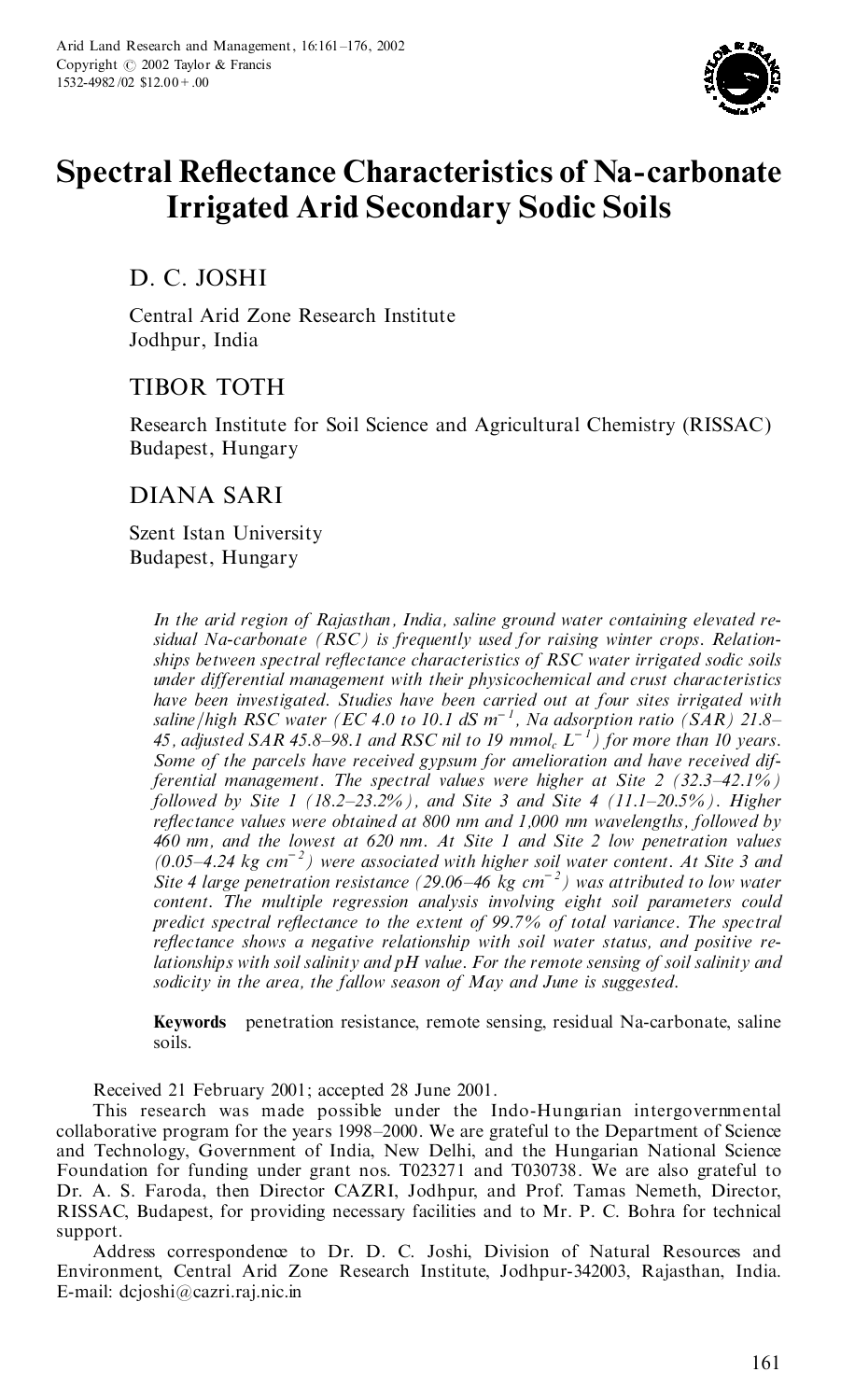Due to lack of sufficient rainfall and river water, farmers use groundwater for irrigation in western Rajasthan, India. The groundwater contains high residual Na-carbonate (RSC). Increased RSC of irrigation water causes development of high sodicity leading to dispersion of soil particles. After repeated irrigation, the dispersed particles settle on the surface forming hard clods and surface crust. This leads to decreased infiltration and limited soil workability. This irrigation water is not reaching roots, but largely evaporates on the surface. This is also manifested in greater penetration resistance and modulus of rupture. The result is a compact sodic surface (Toth et al., 1995).

The surface reflectance value of a soil is related to several factors, physical and chemical properties of the soil, and also to the condition of the surface (Baumgardner et al., 1985; Post et al., 1994). In the earlier studies (Kalra & Joshi, 1994, 1996; Csillag et al., 1993), it has been shown that there is great difference in reflectance values of sodic and normal soils. In the soils irrigated with water dominated by bicarbonate or carbonate, the high pH values were accompanied by high compactness and about  $60\%$  higher reflectance values, than in the case of normal soils. Among factors potentially contributing to the reflectance values, most important were pH and electrical conductivity (EC) (Toth et al., 1998a). Reflectance properties of cultivated secondary sodic soils are also determined by the smooth surface layer made up by dispersed soil material, which is enhanced by the related low infiltration rate, also resulting in a bright surface. Knowledge on sodicity status of irrigated soils is crucial to their reclamation (Joshi & Dhir, 1994). After establishing the relationship of surface reflectance with sodicity and surface crust strength, we could delineate the plots affected by high RSC on remotely sensed images and plan their reclamation accordingly (Toth et al., 1998b, 2000). Therefore, our objective was to describe the relationship between soil characteristics and crust strength with the spectral reflectance behavior of soils irrigated with brackish water.

# **Materials and Methods**

## *Environment*

The study area is located in the western part of India (Figure 1), in an arid region of Rajasthan (24°37′00″ N to 30°10′48″ N and from 69°29′00″ E to 76°05′33″ E). It is bounded by Punjab and Haryana states in the north, and Gujarat state in the south. There is a distinct east to west gradient of rainfall and temperature in the region. Along the eastern margin, the mean annual rainfall is 500 mm, and in the westernmost part it is 100 mm. The rainfall is largely monsoon-driven and received between June and September. Large coefficient of variation  $(40-60\%)$  and erratic distribution during the monsoon are characteristic features of rainfall. The mean maximum air temperature in May and June varies from  $40^{\circ}$  in the east to  $42^{\circ}$ C in the west, but it is not uncommon to experience  $48^{\circ}-50^{\circ}$ C. The mean minimum air temperature of  $6^{\circ}-10^{\circ}$ C prevails during December–January. The annual potential evapotranspiration (PET) values range from 1,600 mm to above 2,000 mm. In winter season because of lower temperature, the PET values in these regions vary from 3 to 8% of the above value. The mean daily wind speed of 6 to 8 m sec<sup>-1</sup> is normally recorded from April to June but, during dust storms in these months, wind speed often reaches 17 to 30 m s<sup> $-1$ </sup>. High wind speed during summer leads to wind erosion and sand deposition in agricultural fields, on roadsides, and other infrastructures. During summer months the atmospheric humidity reaches as low as 2- $3\%$  which starts increasing, and in rainy seasons it can reach  $60-70\%$ .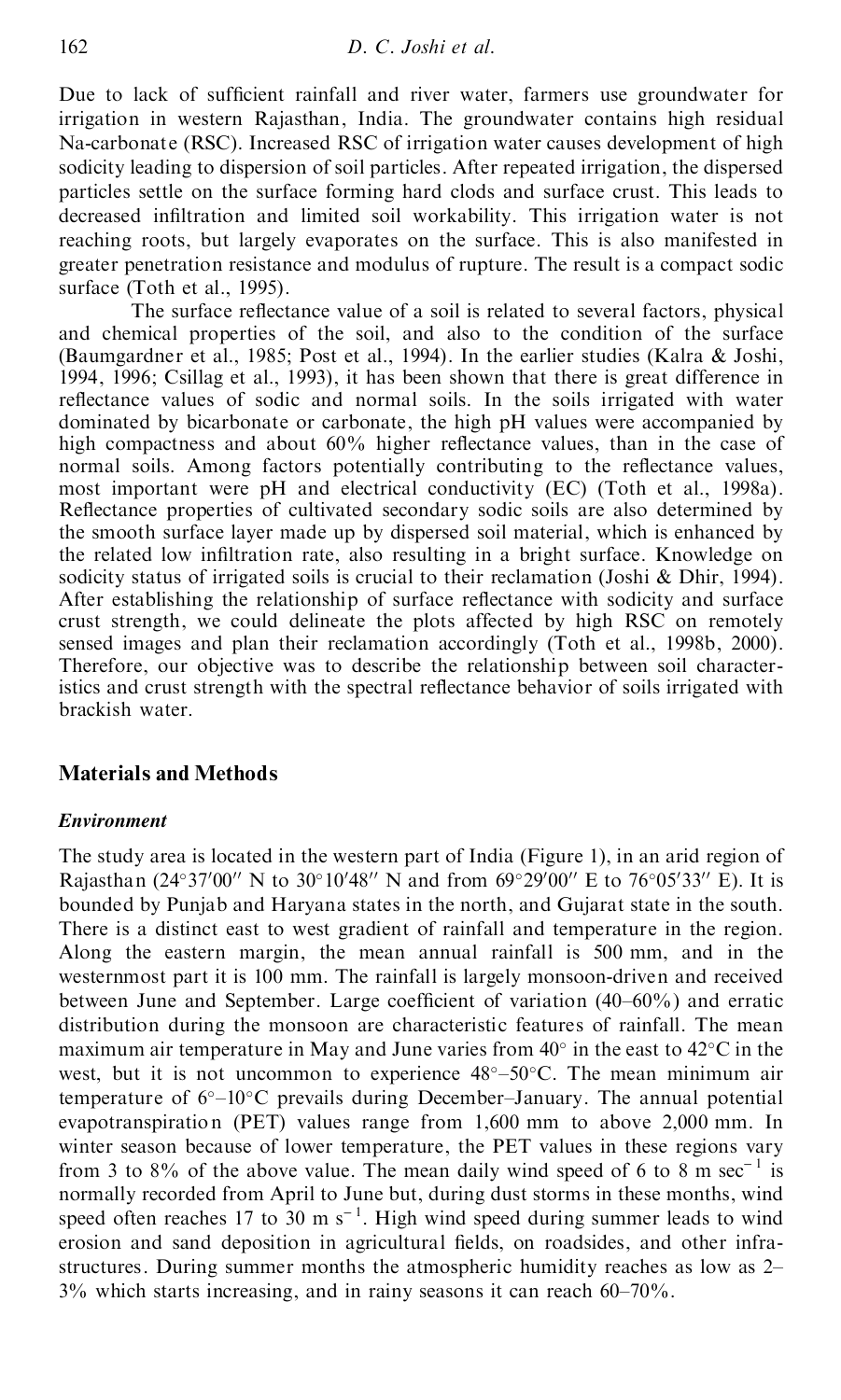

**FIGURE 1** Location of study area.

Because of high atmospheric temperature and low humidity, a large part of the rainwater is lost as evaporation. In sandy and alluvial areas groundwater is 100 to 150 m deep, and in hard rock areas the groundwater is encountered in fissures, joints, and cavities. Very often the groundwater is saline/sodic, unsuitable for drinking and irrigation purposes. Despite severe water constraints, the arid region has a high density of human and animal populations. The inhabitants have devel oped techniques for harvesting and storing rainwater to meet their annual demands. The ephemeral rivers flow at the northern, eastern, and southern fringe of the region. The western-central area is devoid of an integrated drainage system, and surface water resources are meager. Soils in this region are coarse-textured and covered with sand dunes. Low available water capacity, vulnerability to aeolian hazards, and low fertility are major soil constraints. High salinity, calcareousness, and the gypsiferous nature of the soil add other dimensions to these constraints. Rained agriculture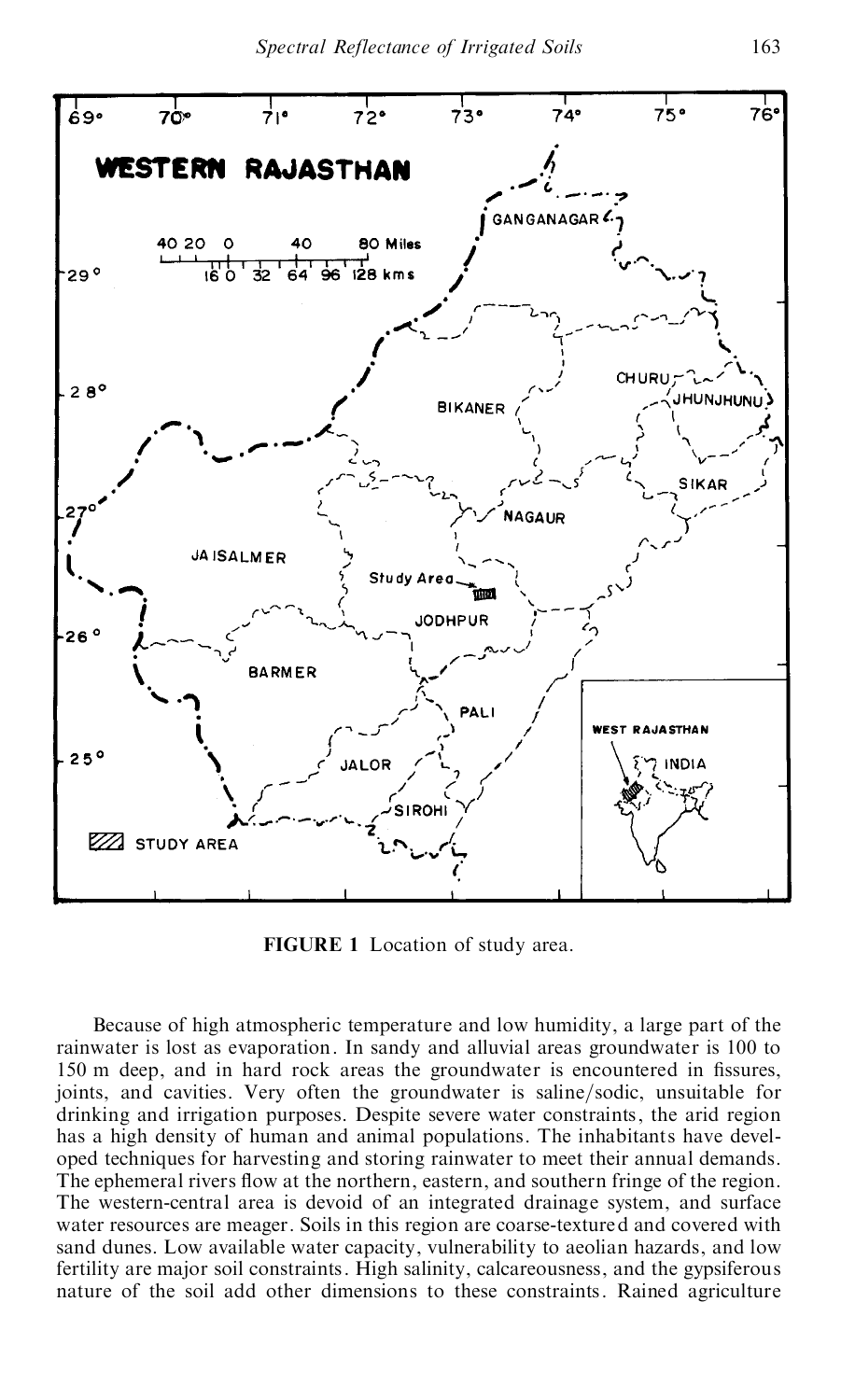supporting animal husbandry is the major stake of livelihood. Frequent droughts result in failure of crops and, at times, mitigation of animal and human populations.

# *Study Sites*

The study was carried out in the eastern part of the arid Rajasthan, at village Sathin  $(26°27'$  N and  $73°35'$  E) located 75 km east of Jodhpur, and four sites on farmers' fields (Figure 2) were selected. The soils at the farms of Mangi Lal (Site 1) and Hari Prasad (Site 2) are sandy loam to loam, and at Sita Ram (Site 3) and Pema Ram (Site 4) they are clay loam, 50 to 70 cm deep underlain by soft lime concretionary horizon. The soils have been classified as fine loamy Typic Haplocambids (Soil Survey Staff, 1992). Specific site characteristics are presented in Table 1. On these farms, saline/high residual sodium carbonate (RSC) water (EC 4.0 to 10.1 dS  $m^{-1}$ , SAR 21.8 to 45, and RSC nil to 19 mmol<sub>c</sub>  $L^{-1}$ ) has been used for irrigation for more than 10 years, and some of the parcels have received gypsum for amelioration of salinity and sodicity. The soil was treated with gypsum in 1997 before monsoon. In each farm, 0.5 ha plots of the following three kinds of treatment were available for study:

**G0.** control without gypsum treatment,

- **G1.** 0.5 amount of soil gypsum requirement (GR) determined by Schoonover's method (Richards, 1954) for the soil depth of 20 cm  $+$  quantity of gypsum required to neutralize RSC in excess of  $5 \text{ mmol}_c \text{ } L^{-1}$ , and
- **G2.** full amount of soil  $GR +$  quantity of gypsum required to neutralize RSC in excess of 5 mmol<sub>c</sub>  $L^{-1}$ .



**FIGURE 2** Locations of study sites.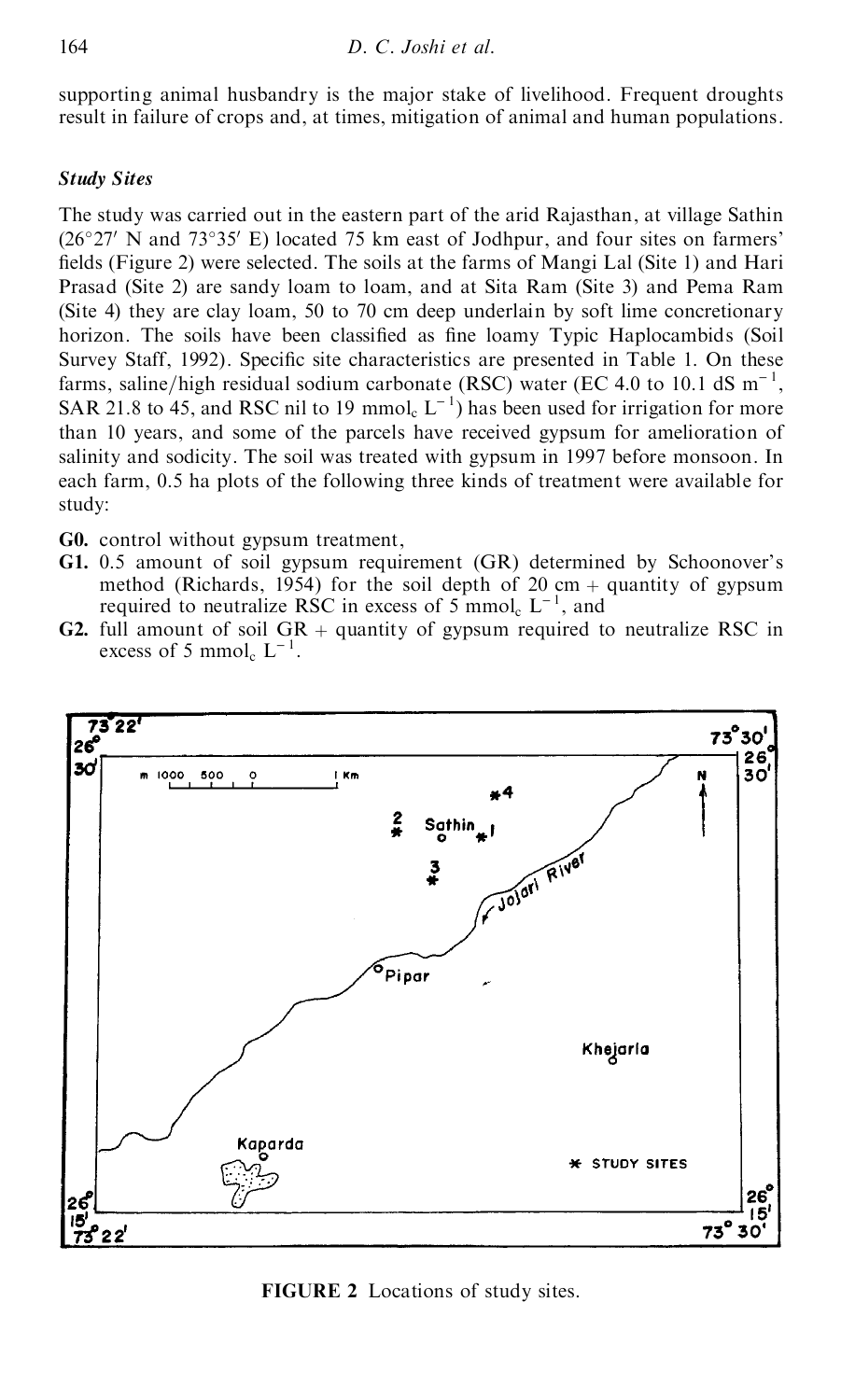| Gypsum<br>treatment | Depth<br>(cm)  |      | EC<br>pH $(dS m^{-1})$ | CaCO <sub>3</sub><br>$(\%)$ | Moisture<br>status $(\% )$ | Moisture<br>equivalent<br>$(\%)$ | Soil<br>texture                | Soil<br>color |
|---------------------|----------------|------|------------------------|-----------------------------|----------------------------|----------------------------------|--------------------------------|---------------|
| Site 1              |                |      |                        |                             |                            |                                  |                                |               |
| G <sub>2</sub>      | $0 - 5$        | 8.90 | 2.22                   | 5.80                        | 19.60                      | 18.50                            | sl                             | 10YR5/3       |
|                     | $5 - 10$       | 9.16 | 1.27                   | 6.36                        | 17.10                      |                                  | sl                             | 10YR6/2       |
|                     | $10 - 30$      | 9.30 | 1.35                   | 10.23                       | 19.40                      | 31.80                            | sl                             | 10YR6/2       |
| G1                  | $0 - 5$        | 8.50 | 1.91                   | 7.60                        | 13.20                      | 10.30                            | sl                             | 10YR6/2       |
|                     | $5 - 10$       | 9.05 | 0.83                   | 9.20                        | 13.30                      |                                  | sl                             | 10YR6/2       |
|                     | $10 - 30$ 9.33 |      | 0.27                   | 15.10                       | 15.00                      | 23.20                            | sl                             | 10YR6/2       |
| G0                  | $0 - 5$        | 9.80 | 0.99                   | 6.40                        | 21.10                      | 10.80                            | sl                             | 10YR6/2       |
|                     | $5 - 10$       | 9.58 | 2.43                   | 6.40                        | 17.70                      |                                  | sl                             | 10YR6/2       |
|                     | $10 - 30$      | 9.48 | 0.67                   | 5.90                        | 14.20                      | 23.50                            | sl                             | 10YR6/2       |
| Site 2              |                |      |                        |                             |                            |                                  |                                |               |
| G <sub>2</sub>      | $0 - 5$        | 8.43 | 1.40                   | 0.42                        | 5.90                       | 11.70                            | $\mathbf{sl}$                  | 10YR5/3       |
|                     | $5 - 10$       | 8.59 | 0.56                   | 0.27                        | 9.90                       |                                  | sl                             | 10YR5/3       |
|                     | $10 - 30$      | 8.48 | 0.56                   | 0.14                        | 10.60                      | 12.70                            | sl                             | 10YR5/3       |
| G1                  | $0 - 5$        | 8.73 | 0.94                   | 1.38                        | 7.90                       | 12.04                            | sl                             | 10YR5/3       |
|                     | $5 - 10$       | 8.78 | 0.77                   | 1.56                        | 9.90                       |                                  | sl                             | 10YR5/3       |
|                     | $10 - 30$      | 9.12 | 0.53                   | 3.68                        | 12.11                      | 14.65                            | sl                             | 10YR5/3       |
| G0                  | $0 - 5$        | 8.62 | 0.86                   | 0.71                        | 9.99                       | 11.14                            | sl                             | 10YR5/3       |
|                     | $5 - 10$       | 8.77 | 0.71                   | 0.46                        | 12.24                      |                                  | sl                             | 10YR5/3       |
|                     | $10 - 30$      | 9.05 | 0.64                   | 1.53                        | 12.92                      | 27.60                            | sl                             | 10YR5/3       |
| Site 3              |                |      |                        |                             |                            |                                  |                                |               |
| G <sub>2</sub>      | $0 - 5$        | 8.70 | 0.37                   | 1.75                        | 8.50                       | 33.40                            | $\ensuremath{\text{cl}}$       | 10YR5/2       |
|                     | $5 - 10$       | 8.80 | 0.43                   | 1.64                        | 14.50                      |                                  | cl                             | 10YR5/2       |
|                     | $10 - 30$      | 8.60 | 0.76                   | 1.69                        | 13.70                      | 37.00                            | $\ensuremath{\text{cl}}$       | 10YR5/2       |
| G1                  | $0 - 5$        | 8.53 | 0.38                   | 1.05                        | 10.70                      | 19.81                            | $\ensuremath{\text{cl}}$       | 10YR5/2       |
|                     | $5 - 10$       | 8.74 | 0.41                   | 1.29                        | 12.8                       | 21.45                            | $\ensuremath{\text{cl}}$       | 10YR5/2       |
|                     | $10 - 30$      | 8.91 | 0.40                   | 0.70                        | 13.10                      | 23.02                            | $\ensuremath{\text{cl}}$       | 10YR5/2       |
| G0                  | $0 - 5$        | 8.85 | 0.32                   | 1.47                        | 6.70                       | 20.92                            | $\ensuremath{\text{cl}}$       | 10YR5/2       |
|                     | $5 - 10$       | 9.05 | 0.38                   | 2.76                        | 13.40                      |                                  | $\ensuremath{\text{cl}}$       | 10YR5/2       |
|                     | $10 - 30$      | 9.03 | 0.47                   | 4.22                        | 14.20                      | 31.10                            | $\ensuremath{\text{cl}}$       | 10YR5/2       |
| Site 4              |                |      |                        |                             |                            |                                  |                                |               |
| G <sub>2</sub>      | $0 - 5$        | 8.87 | 0.89                   | 1.37                        | 9.9                        | 24.60                            | ${\rm cl}$                     | 10YR5/3       |
|                     | $5 - 10$       | 9.25 | 0.76                   | 0.43                        | 6.2                        |                                  | $\ensuremath{\text{cl}}$       | 10YR6/2       |
|                     | $10 - 30$      | 9.16 | 0.86                   | 0.47                        | 14.9                       | 43.20                            | $\ensuremath{\text{cl}}$       | 10YR6/2       |
| G1                  | $0 - 5$        | 8.69 | 0.91                   | 0.10                        | 1.4                        | 26.50                            | $\ensuremath{\text{cl}}$       | 10YR6/2       |
|                     | $5 - 10$       | 9.07 | 0.72                   | 0.75                        | 12.3                       |                                  | cl                             | 10YR6/2       |
|                     | $10 - 30$      | 9.17 | 0.83                   | 0.45                        | 16.2                       | 43.20                            | cl                             | 10YR6/2       |
| G0                  | $0 - 5$        | 8.85 | 0.50                   | 0.50                        | 2.1                        | 28.50                            | $\ensuremath{\text{cl}}$       | 10YR6/2       |
|                     | $5 - 10$       | 9.27 | 0.62                   |                             | 12.3                       |                                  |                                |               |
|                     | $10 - 30$      | 9.33 |                        | 1.28<br>1.14                | 16.2                       | 34.80                            | $\ensuremath{\text{cl}}$<br>cl | 10YR6/2       |
|                     |                |      | 0.68                   |                             |                            |                                  |                                | 10YR6/2       |

**TABLE 1** Physicochemical Characteristics and Moisture Status of Soils at the Four Sites

These sites are under differential management and therefore manifest variation in their characteristics. Specific site characteristics of individual farms are given below.

**Site 1.** Soil was ploughed, wheat sown, and 50 mm water applied as irrigation two days before spectral reflectance measurement and soil sampling. Soil surface was bare but smooth with occasional soft clods.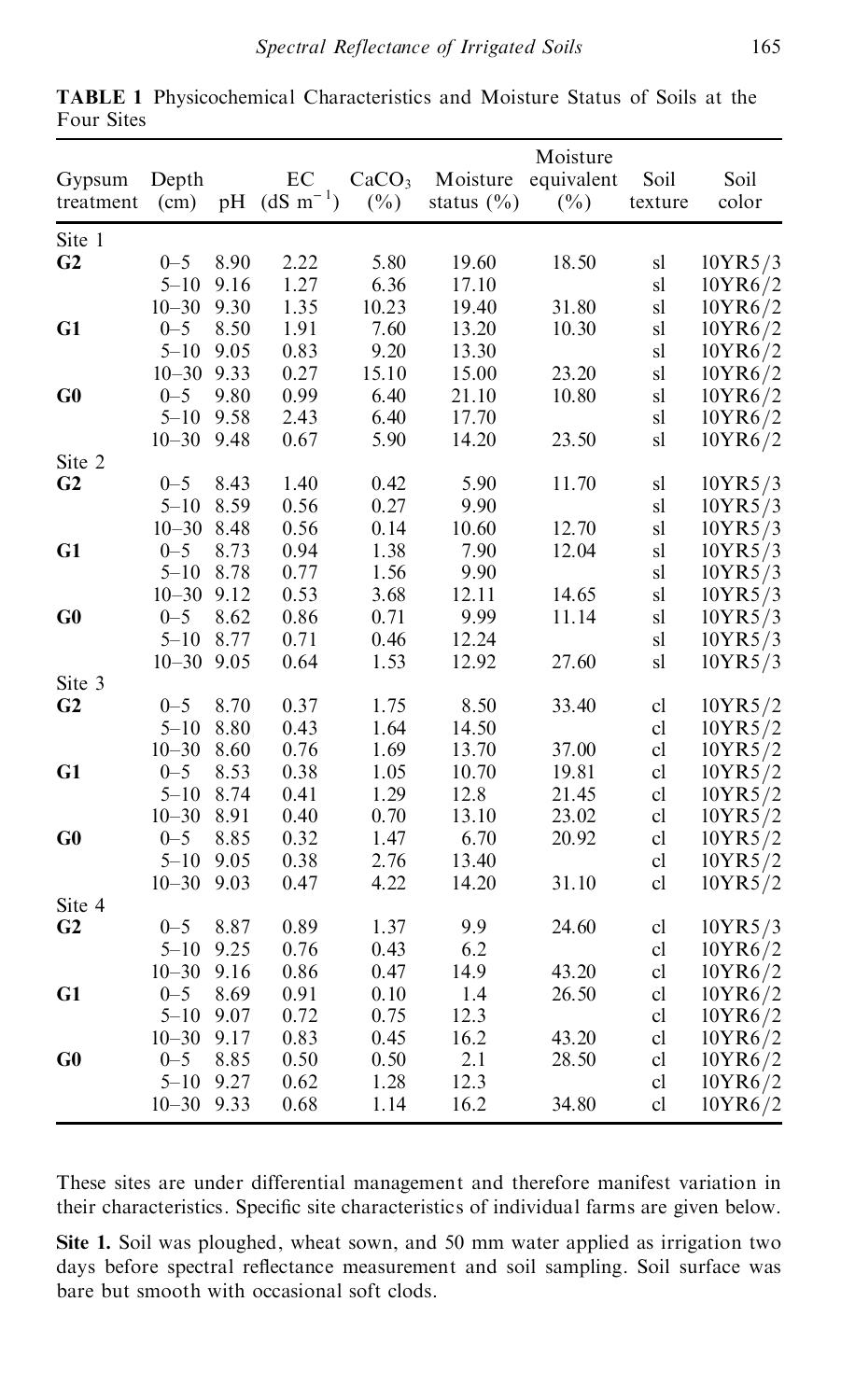**Site 2.** Mustard was sown and irrigation applied seven days before spectral reflectance measurement and soil sampling. The surface was dry and crusted with some protruding clods, but subsoil was wet. Young mustard plants had emerged. The penetrometer cylinder required push on the surface, but below 2 cm depth, it slipped easily into the soil, because under the hard crust there was a wet layer.

**Site 3.** The field was ploughed 30 days before spectral reflectance measurement and soil sampling. Surface was smooth and dry with large clods. There were some dry stalks of the previous mustard crop, and weeds were emerging. Penetration re sistance and reflectance were measured on the newly established bare smooth surface as well as on the surface of exposed clods.

**Site 4.** The field was ploughed seven days before spectral measurement and soil sampling, but due to high sodicity, there were large dry clods on the surface mixed with small, loosely arranged soil aggregates. Penetration resistance measured on the clod surface was very high, which means that the instrument could not penetrate into the clods. The maximum value, therefore, was multiplied by 10 in order to show that there was no penetration.

# *Sampling Design*

Four sites were sampled, each having three treatments, measuring two replicates in each treatment plot. The number of replicates was kept low, because the plots proved to be homogeneous during previous sampling (Joshi & Dhir, 1991). Altogether there were four farms  $\times$  three treatments  $\times$  two replicates. All samplings and field observations were made within a few days in November, 1997. The well, which is a source of irrigation, is located on one corner. A higher amount of irrigation water was available to the pacels located nearer to the well than to those located at a distance, which helps in efficient leaching of salts and maintains moist surface. This resulted in development of low salinity/sodicity in surface soils and the associated low reflectance values.

# *Measurement of Spectral Re ectance*

Reflectance was measured with a field radiometer, Hindhivac Spectro-Radiometer 101 as described by Kalra and Joshi (1994). Optics is and  $f/3$  Newtonian telescope, angle of view is  $10^{\circ}$ , and width of band is variable from 400 nm to 1,000 nm. The instrument was held in hand, and measurements were made after a previous checking of the view at about  $70-80^\circ$  with the top of instrument at about 1.3 m height. The recorded values have been normalized by comparing a  $BaSO<sub>4</sub>$  reference plate. Surface reflectance of a particular wavelength has been given as percent reflectance. Based on previous experience (Figure 3) four bands were selected, two in the visible region at 460 nm (blue), 620 nm (orange), and another two in the infrared spectral region at 800 nm and 1,000 nm. In each plot, two measurements were made, since the difference of the repeated measurements was small, on average 3.1, 0.9, 1.2% of the total mean of the reflectance at the  $460, 620, 800,$  and  $1,000$  nm wavelengths, respectively (see difference between sites and treatments shown in Table 3).

# *Measurement of PenetrationResistance*

We used a CL-700 type pocket penetrometer (Soil Test Inc., Chicago, USA). The diameter and the calibration mark distance are 6 mm. Readings are given in kg  $cm^{-2}$ for unconfined compressive strength of the surface. There were extreme values, such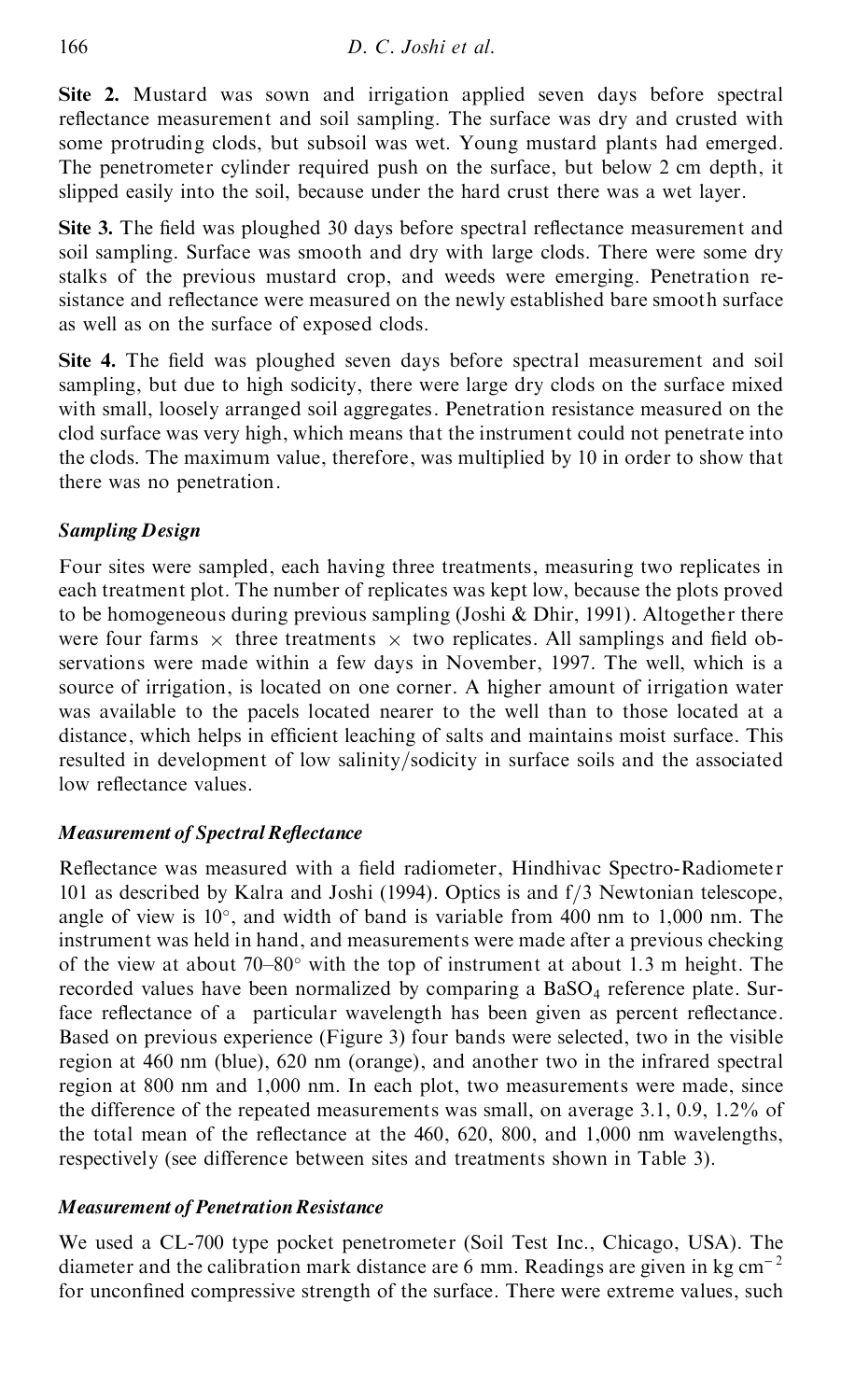

**FIGURE 3** Typical reflectance curve of a normal and secondary sodic soil.

as "butter" soft soil surface when the full length of the cylinder was pushed with small force. On the other hand, in Site 4 every measurement attained the maximum value. Despite pushing the cylinder to the maximal 46  $kg^{-2}$  value, the "stone hard" crust on the surface was not broken. In order to distinguish readings made in soft irrigated soil from the rest, the measured values in those plots were divided by 10, and in this way separate intervals were received for irrigated and nonirrigated soils. In each plot, 20 replicate measurements were made.

#### *Soil Sampling*

Soil samples were taken at  $0-5$ ,  $5-10$ , and  $10-30$  cm intervals for soil water content measurements and chemical analysis, in duplicates per plot. Soil color was estimated with moist samples on the 10 YR sheet by comparison with the chips of Munsell's soil color chart (Munsell Soil Color Charts, 1954), and soil texture was estimated by hand rubbing. For statistical analysis, soil texture ratings were numerically coded (with increasing particle size: clay loam-1, sandy clay loam-2, loam-3, sandy loam-4, coarse sandy loam-5, and loamy sand-6). Measurements of soil EC and pH were made in 1:2.5 soil water suspension,  $CaCO<sub>3</sub>$  by calcimeter and soil water content according to standard procedures (Richards, 1954).

#### *Statistical Analysis*

The measured properties were subjected to analysis of variance using statistical package (SAS, 1985) regarding three factors: (1) the four sites, because these rep resented different soil salinity/sodicity status due to differential agricultural management and variation in quality of irrigation water, (2) distances of observation points from the irrigation wells, and (3) three gypsum treatments.

An SAS (1985) statistical package was used for multiple and step down re gression equations between the spectral reflectance and associated soil parameters. The factor analysis was used to identify the relatively small number of factors that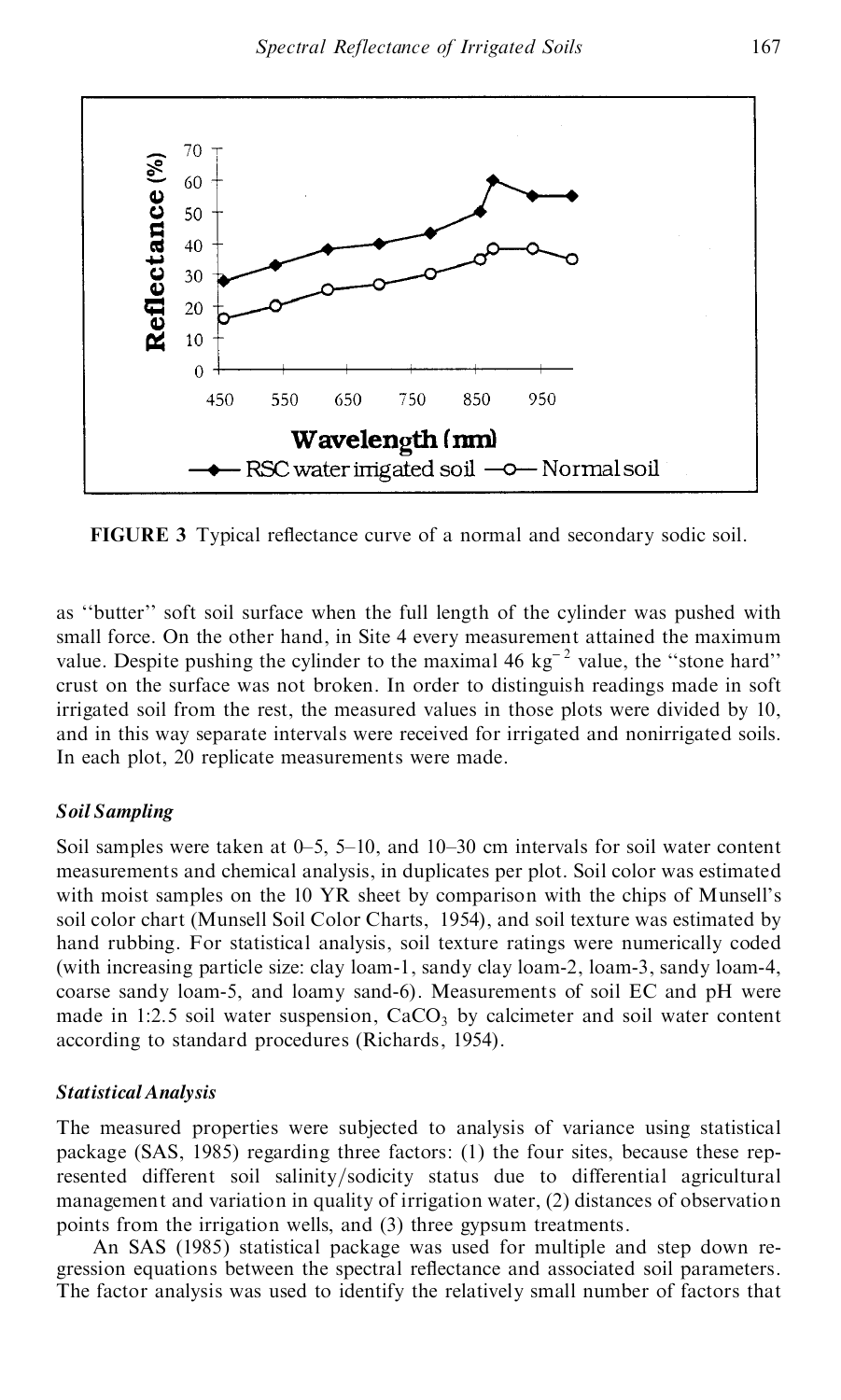can be used to represent relationships among sets of many interrelated variables. For this purpose, principal component analysis was used. The first component indicated the combination of the observable variables which account for the largest amount of variance, and this was followed by the second and third component. Rotation phase of the component matrix was calculated to explain variance due to initial factors. The factor analysis, principal component analysis, and rotation were calculated using the same SAS (1985) computer package.

# **Results and Discussion**

The physicochemical characteristics and water content of soils at the four sites in different gypsum treatment plots showed that (Table 1) the control plots generally have higher pH values than the gypsum-treated plots. The  $CaCO<sub>3</sub>$  content was higher (0.058–0.151 kg kg<sup>-1</sup>) at Site 1 than at other sites (0.001–0.038 kg kg<sup>-1</sup>, Table 1). At Site 1 the soil water content was more in plots not treated with gypsum  $(0.142-0.211 \text{ kg kg}^{-1})$  than in the gypsum-treated  $(0.133-0.196 \text{ kg kg}^{-1})$  plots. At the other three sites, the dry surface  $(0.014-0.107 \text{ kg kg}^{-1})$  was followed by a wet subsoil  $(0.099-0.157 \text{ kg kg}^{-1})$ .

The analysis of soils used for irrigation showed EC values between 4.0 and 10.1 dS  $m^{-1}$ , SAR from 21.8 to 45, adjusted SAR from 45.8 to 98.1, and RSC from nil to 18.9 mmol<sub>c</sub>  $L^{-1}$  (Table 2). Compared to the limits of 1.25 (marginal) and 2.5 mmol<sub>c</sub>  $L^{-1}$  RSC (not suitable for irrigation) of waters set up by Eaton (1950), the waters in the study area were of poor quality. Apparently the water available at Site 1 was most hazardous to soil and plants.

# $$

The spectral reflectance values in the four wavelengths in different treatment plots are reported in Table 3 and their mean values and statistical analysis in Table 4. The spectral values were in higher ranges at Site  $2(32.3-42.1\%)$  followed by Site 1  $(18.2-23.2%)$  and Site 3 and Site 4  $(11.1-20.5%)$ . Higher reflectance values were obtained at 800 nm and 1,000 nm, wavelengths followed by 460 nm, and lowest at

|                                          |      |                | <b>Sites</b> |      |
|------------------------------------------|------|----------------|--------------|------|
| Groundwater attributes                   |      | $\overline{2}$ | 3            | 4    |
| $EC$ (dS m <sup>-1</sup> )               | 7.9  | 7.1            | 10.1         | 4.0  |
| Cations (mmol <sub>c</sub> $L^{-1}$ )    |      |                |              |      |
| $Na+$                                    | 79.4 | 76.1           | 86.9         | 43.5 |
| $K^+$                                    | 0.1  | 0.2            | 0.1          | 0.1  |
|                                          | 1.6  | 2.2            | 6.0          | 2.2  |
| $Ca2+$<br>Mg <sup>2+</sup>               | 4.8  | 9.2            | 17.6         | 5.8  |
| Anions (mmol <sub>c</sub> $L^{-1}$ )     |      |                |              |      |
| $Cl^{-}$                                 | 50.0 | 65.3           | 86.5         | 28.6 |
| CO <sub>3</sub> <sup>2</sup>             | 3.2  | 3.3            | 0.8          | 2.2  |
|                                          | 22.1 | 12.5           | 2.4          | 14.2 |
| $HCO3-$<br>SO <sub>4</sub> <sup>2-</sup> | 10.5 | 6.6            | 20.9         | 6.6  |
| <b>SAR</b>                               | 44.6 | 31.8           | 25.4         | 21.8 |
| Adj. SAR                                 | 98.1 | 66.8           | 48.3         | 45.8 |
| RSC (mmol <sub>c</sub> $L^{-1}$ )        | 18.9 | 4.4            | Nil          | 8.4  |

**TABLE 2** Groundwater Characteristics of the Sites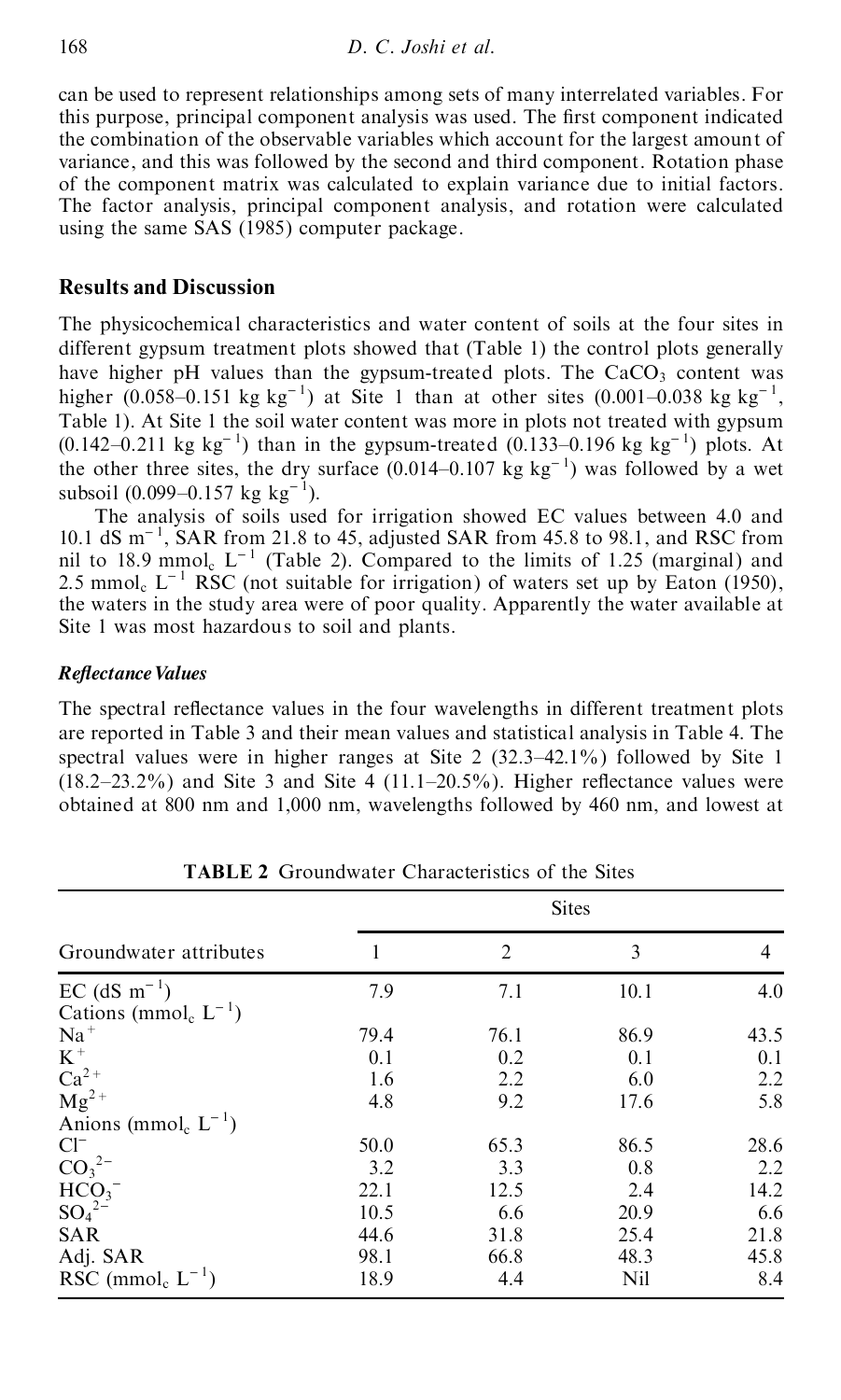|                                                                            |                                                                                                                                                                                                                                                                                                                           |                  |              | Wavelength (nm) |                              |
|----------------------------------------------------------------------------|---------------------------------------------------------------------------------------------------------------------------------------------------------------------------------------------------------------------------------------------------------------------------------------------------------------------------|------------------|--------------|-----------------|------------------------------|
| Location                                                                   | Treatment                                                                                                                                                                                                                                                                                                                 | 460              | 620          | 800             | 1,000                        |
| Site 1                                                                     | G <sub>2</sub>                                                                                                                                                                                                                                                                                                            | 22.7             | 19.6         | 24.1            | 23.2                         |
|                                                                            | G1                                                                                                                                                                                                                                                                                                                        | 22.7             | 19.6         | 23.3            | 23.2                         |
|                                                                            | G0                                                                                                                                                                                                                                                                                                                        | 18.2             | 13.6         | 16.1            | 16.1                         |
| Site 2                                                                     | G <sub>2</sub>                                                                                                                                                                                                                                                                                                            | 37.5             | 30.4         | 42.9            | 42.1                         |
|                                                                            | G1                                                                                                                                                                                                                                                                                                                        | 37.5             | 34.5         | 35.7            | 42.1                         |
|                                                                            | G0                                                                                                                                                                                                                                                                                                                        | 32.3             | 32.6         | 30.9            | 39.5                         |
| Site 3                                                                     | G <sub>2</sub>                                                                                                                                                                                                                                                                                                            | 11.1             | 7.4          | 18.0            | 20.5                         |
|                                                                            | G1                                                                                                                                                                                                                                                                                                                        | 22.2             | 12.9         | 18.0            | 15.9                         |
|                                                                            |                                                                                                                                                                                                                                                                                                                           |                  |              |                 |                              |
|                                                                            | G0                                                                                                                                                                                                                                                                                                                        | 22.2             | 11.1         | 16.0            | 13.6                         |
|                                                                            | G <sub>2</sub>                                                                                                                                                                                                                                                                                                            | 11.1             | 7.4          | 18.0            | 20.5                         |
|                                                                            | G1                                                                                                                                                                                                                                                                                                                        | 11.1             | 12.9         | 18.0            |                              |
|                                                                            | G0<br>G0, control (without gypsum treatment).<br>G1, 0.5 amount of soil gypsum requirement (GR) determined by Schoonover's method<br>for the soil depth of 20 cm + quantity of gypsum required neutralizing RSC in excess of<br>G2, full amount of soil $GR +$ quantity of gypsum required to neutralize RSC in excess of | 11.1             | 11.1         | 16.0            | 15.9<br>13.6                 |
| Site 4<br>5 mmol <sub>c</sub> $L^{-1}$ .<br>5 mmol <sub>c</sub> $L^{-1}$ . | TABLE 4 Average Reflectance Values (%) of Studied Plots and the Significance<br>of Means Inside Individual Farms                                                                                                                                                                                                          | Gypsum treatment |              |                 |                              |
|                                                                            | G0                                                                                                                                                                                                                                                                                                                        | G1               | G2           |                 |                              |
|                                                                            | 14.9                                                                                                                                                                                                                                                                                                                      | 19.7             | 21.7         |                 | 0.001                        |
|                                                                            |                                                                                                                                                                                                                                                                                                                           | 38.9             |              |                 | Significance of $F$<br>0.560 |
| Location<br>Site 1<br>Site 2<br>Site 3                                     | 33.6<br>30.2                                                                                                                                                                                                                                                                                                              | 20.5             | 32.7<br>16.3 |                 | 0.058                        |

**TABLE 3** Spectral Reflectance Values (%) in Different Gypsum-Treated Plots at the Four Sites

|          |      | Gypsum treatment |      |                     |
|----------|------|------------------|------|---------------------|
| Location | G0   | G1               | G2   | Significance of $F$ |
| Site 1   | 14.9 | 19.7             | 21.7 | 0.001               |
| Site 2   | 33.6 | 38.9             | 32.7 | 0.560               |
| Site 3   | 30.2 | 20.5             | 16.3 | 0.058               |
| Site 4   | 13.5 | 14.5             | 14.6 | 0.483               |

**TABLE 4** Average Reflectance Values (%) of Studied Plots and the Significance of Means Inside Individual Farms

620 nm. Due to the differences in the farming practices and actual phases of cultivation, there were differences in their significance values between gypsum treatments (Table 4). At Site 1, differences in reflectance were due to higher water content.

Lower mean reflectance value was at sites near to the well  $(19.6\%)$  and this increased with distance from the irrigation well (intermediate 23.9%, farthermost 24.3%), which might be due to frequent and higher amounts of water available for irrigation to the sites nearer to the well. This helps in leaching down the salt and maintains a moist surface, resulting in development of low salinity/sodicity in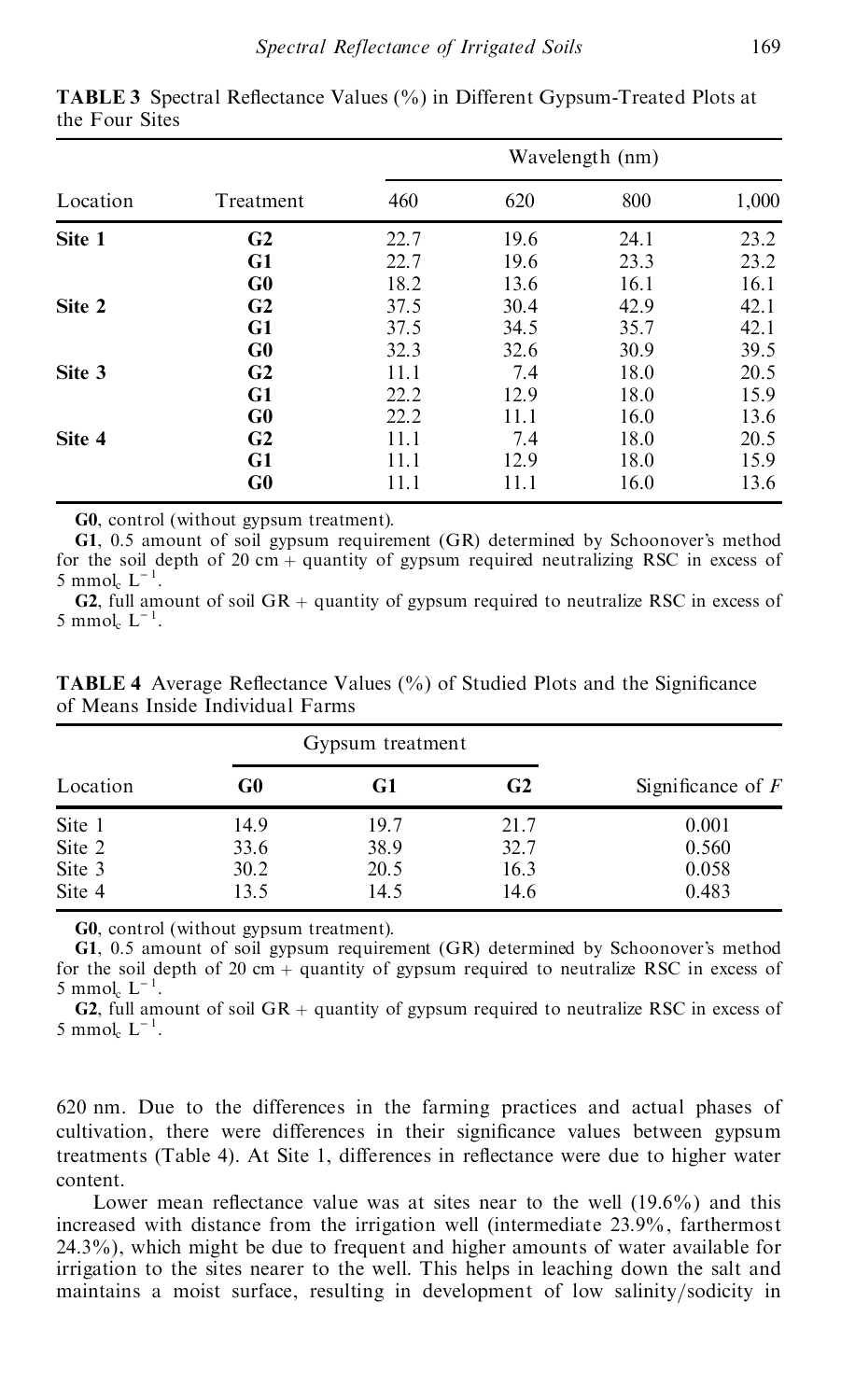| Source of variation | Sum of<br>squares | DF                            | Mean square | F    | Significance of $F$ |
|---------------------|-------------------|-------------------------------|-------------|------|---------------------|
| Main effect         | 1,900.9           |                               | 271.6       | 18.5 | 0.000               |
| Farm                | 1,677.3           | 3                             | 559.1       | 38.1 | 0.000               |
| Gypsum treatment    | 136.9             | $\mathfrak{D}$                | 68.5        | 4.7  | 0.025               |
| Distance from well  | 167.9             | $\mathfrak{D}_{\mathfrak{p}}$ | 83.9        | 5.7  | 0.013               |
| Explained           | 1,900.0           |                               | 271.6       | 18.5 | 0.000               |
| Residual            | 234.9             | 16                            | 14.7        |      |                     |
| Total               | 2135.8            | 23                            | 92.9        |      |                     |

**TABLE 5** Results of the Global Analysis of Variance of the Average Reflectance  $(\% )$ 

*DF* (Degrees of freedom) = Number of observations – Number of constraints.

 $F =$ Treatment mean square/Error mean square.

surface soils and the associated low reflectance values. The results of global analysis of variance (Table 5) showed that the order of the importance of factors, which caused different reflectance, was: farm, distance from well, and gypsum treatment, all in acceptable significance. Joshi et al.  $(2000)$  have observed wide variation in the image characteristics of salt-affected soils due to land use practices.

#### *Penetration Resistance Values*

Average penetration resistance values (kg  $cm^{-2}$ ) of studied plots and significance of means between sites (Table 6) showed low penetration values (0.05–0.13 kg cm<sup>-2</sup>) at Site 1 because of higher water content in surface soil  $(0.13-0.21 \text{ kg kg}^{-1})$ . The instrument tip slipped into the soil without substantial resistance. There was increase in penetration resistance value with decrease in water content in surface soil, and at Site 3 and Site 4 larger penetration resistance value (29.06 $-46$  kg cm<sup>-2</sup>) was attributed to low soil water content  $(0.014-0.107 \text{ kg kg}^{-1})$ . However these sites did not show the effect of gypsum treatment. The average penetration was not much different when compared in relation to the distance from well (closest 20.2%, inter mediate 24.4%, and farthermost 19.9%). Although large penetration resistance was *D.* **C.** *Joshi et* **al.**<br> **RABLE 5** Results of the Global Analysis o<br>
Reflectance (%)<br>
Source of variation squares *DF* Mean sq<br>
Source of variation squares *DF* Mean sq<br>
Main effect 1,900.9 7 271.0<br>
Distance from well

|          |       | Gypsum treatment |       |                     |  |
|----------|-------|------------------|-------|---------------------|--|
| Location | G0    | G1               | G2    | Significance of $F$ |  |
| Site 1   | 0.08  | 0.13             | 0.05  | 0.000               |  |
| Site 2   | 1.71  | 20.58            | 4.24  | 0.000               |  |
| Site 3   | 29.06 | 30.88            | 33.06 | 0.687               |  |
| Site 4   | 46.00 | 46.00            | 46.00 | NO                  |  |

**TABLE 6** Average Penetration Resistance Values (kg cm<sup>-2</sup>) of Studied Plots and the Significance of Means Inside Individual Farms

**G0**, control (without gypsum treatment).

**G1**, 0.5 amount of soil gypsum requirement (GR) determined by Schoonover's method for the soil depth of 20 cm  $+$  quantity of gypsum required for neutralizing RSC in excess of 5 mmol<sub>c</sub>  $L^{-1}$ .

**G2**, full amount of soil GR + quantity of gypsum required for neutralizing RSC in excess of 5 mmol<sub>c</sub>  $L^{-1}$ .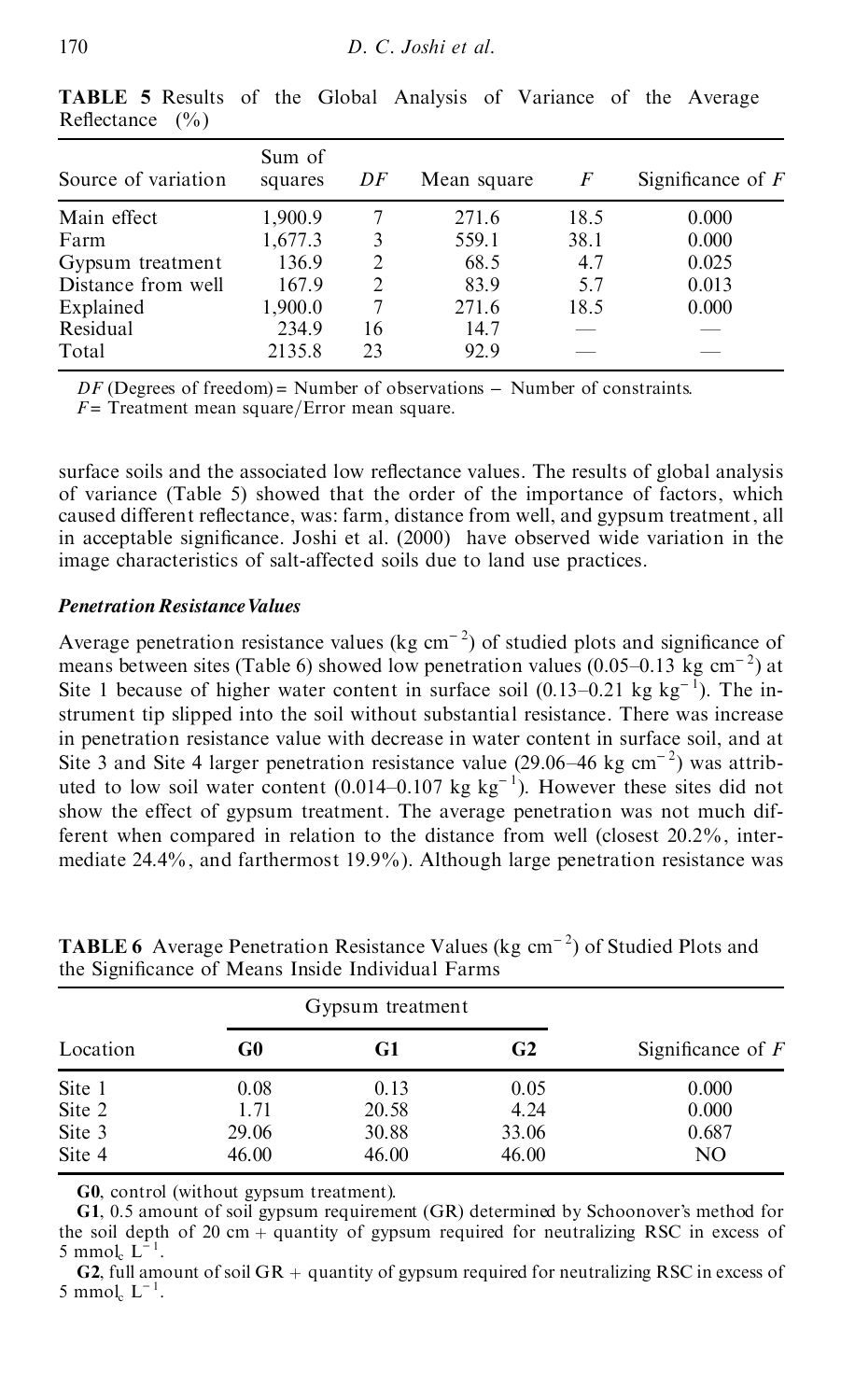| Source of<br>variation | Sum of<br>squares | DF  | Mean<br>square | F     | Significance<br>of $F$ |
|------------------------|-------------------|-----|----------------|-------|------------------------|
| Main effect            | 159,901.7         |     | 22,843.1       | 144.0 | 0.00                   |
| Farm                   | 157,090.5         | 3   | 52,363.5       | 330.2 | 0.00                   |
| Gypsum treatment       | 790.0             | 2   | 395.0          | 2.4   | 0.084                  |
| Distance from well     | 562.6             | 2   | 281.3          | 1.7   | 0.171                  |
| Explained              | 159,901.7         |     | 22,843.1       | 144.0 | 0.00                   |
| Residual               | 74,845.3          | 472 | 158.5          |       |                        |
| Total                  | 234,747.1         | 479 | 490.1          |       |                        |

**TABLE 7** Results of the Global Analysis of Variance of the Average Penetration Resistance (kg  $cm^{-2}$ )

*DF* (Degrees of freedom) = Number of observations – Number of constraints.

 $F =$ Treatment mean square/Error mean square.

expected at Site 1, which has structure degradation (Toth et al., 1995), it was low because of higher soil water content. Results of global analysis of variance (Table 7) showed that the order of importance of factors which caused difference in spectral reflectance was in the order: farm, gypsum treatment, and distance from well, all in acceptable significance.

# *Interrelationship between Spectral Re ectance, PenetrationResistance, and Soil Characteristics*

The reflectance and penetration resistance values of the four sites were distinctly different (Figure 4). In this figure, the ratio of the measured water content to the "moisture equivalent" (Loret  $\&$  Mathieu, 1991) is shown as "relative water content," since it makes for a more meaningful comparison of water content.



**FIGURE 4** Relationship between the penetration resistance and relative albedo. The numbers indicate the percent of the actual soil water content to the "moisture" equivalent.''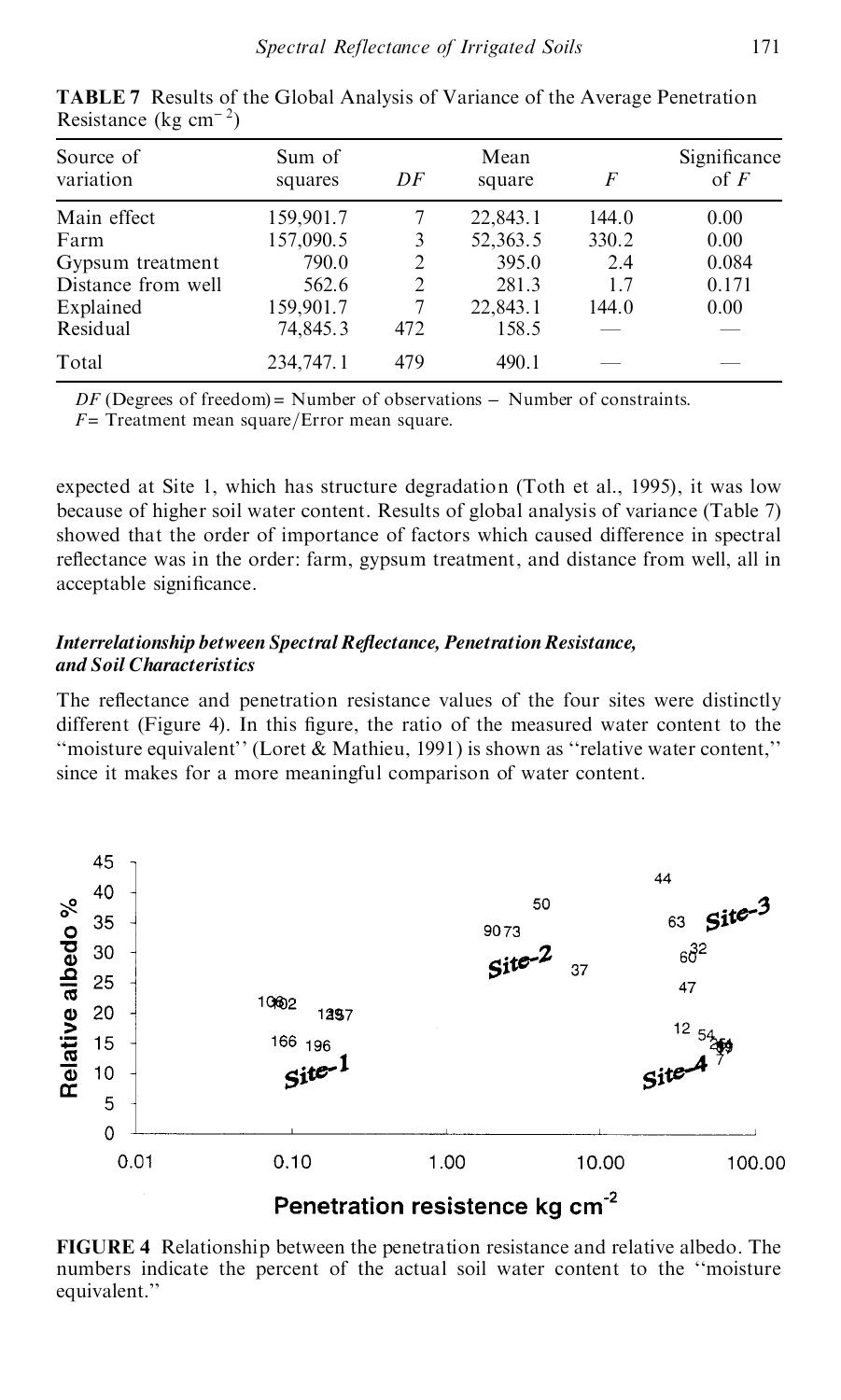In the gypsum-treated plots at Site 1, water infiltration and percolation improved, but in the control plot, the infiltration did not improve and that resulted in oversaturation (0.211 kg  $kg^{-1}$  water content). The oversaturated plot had low values for spectral reflectance as well as penetration resistance. Due to relatively dry surface  $(0.059-0.099 \text{ kg kg}^{-1}$  water content) at Site 2 the gypsum-treated and control plots had relatively higher reflectance and intermediate penetration resistance values. Low water content in 0-10 cm depth (0.067-0.045 kg kg<sup>-1</sup> water content) at Site 3 was also associated with larger spectral reflectance and higher penetration resistance, because after plowing and the original subsurface clods were turned, the altered surface had high resistance to penetration. Due to its unequal surface roughness, the lowest water content  $(0.014-0.099 \text{ kg kg}^{-1}$  water content) at Site 4 was accompained by lower spectral reflectance and uniformly large penetration resistance.

Multiple and step down regression equations were set up between the spectral reflectance and associated soil parameters at the four sites (Table 8). The multiple regression involving eight soil parameters could predict spectral reflectance to the extent of  $99.7\%$  of the total variance. The signs of regression coefficients for  $CaCO<sub>3</sub>$  (negative), EC and pH (positive), the wet chroma (positive), and wet value (negative) were rather consistent with the results of Kalra and Joshi (1994) and indicated that salinity and sodicity caused higher reflectance compared to normal soils. Note the negative correlation with wet value. The spectral reflectance had a negative relationship with soil water content (Myers, 1983). The negative sign of the regression coefficient for texture, and the same for moisture equivalent showed that maximum reflectance was provided by loam soil, which is consistent with the findings of Johannsen and Baumgardner (1968). In the sodic soils, the mechanism of texture deterioration is manifested in the disruption of (normal, nonsodic) structural aggregates and the formation of a densely packed surface crust (Toth et al., 1998b). This phenomenon causes an increase in the reflectance, as is shown by the positive sign of the regression coefficient of  $pH$  in Table 8. Correlation coefficients in the present study are larger than those of Kalra and Joshi (1994) and indicate that, within the category of secondary sodic soils, the reflectance is strongly determined by the soil physicochemical properties (Toth et al., 1991), namely sodicity and salinity.

The step down regression equation (Table 8) indicated that elimination of  $CaCO<sub>3</sub>$  at one stage and water content at another stage markedly decreased the predictability of spectral reflectance and shows the importance of mineralogical components of the soil in the spectral reflectance (Bauer et al., 1979; Mulders, 1987). On the other hand, field operations, such as irrigation and plowing, had an overriding effect on both reflectance and penetration resistance.

The precision of the regression equation was very large and therefore, for testing the consistency and stability of the database and its suitability for prediction of spectral reflectance, we performed "data reduction" by factor analysis resulting in three principal components (Table 9). The components are groupings of the studied variables, which affect the spectral reflectance. The most important is component 1 (texture, moisture ratio,  $CaCO<sub>3</sub>$ , and penetration resistance), this is followed by component 2 (albedo and Munsell's value) and by component 3 (pH, EC, and Munsell's chroma). These components extracted 81% of the total variance. A plot of the variables in the rotated space of the three extracted components shown in Figure 5 indicated that texture, moisture ratio, and  $CaCO<sub>3</sub>$  content are located closely and albedo separately. Albedo was in close correlation with component 2.

## **Conclusions**

A characteristic feature of sodic soils is that their physical properties are dependent on their composition (Sumner & Naidu, 1998; Toth, 1998). Some of those properties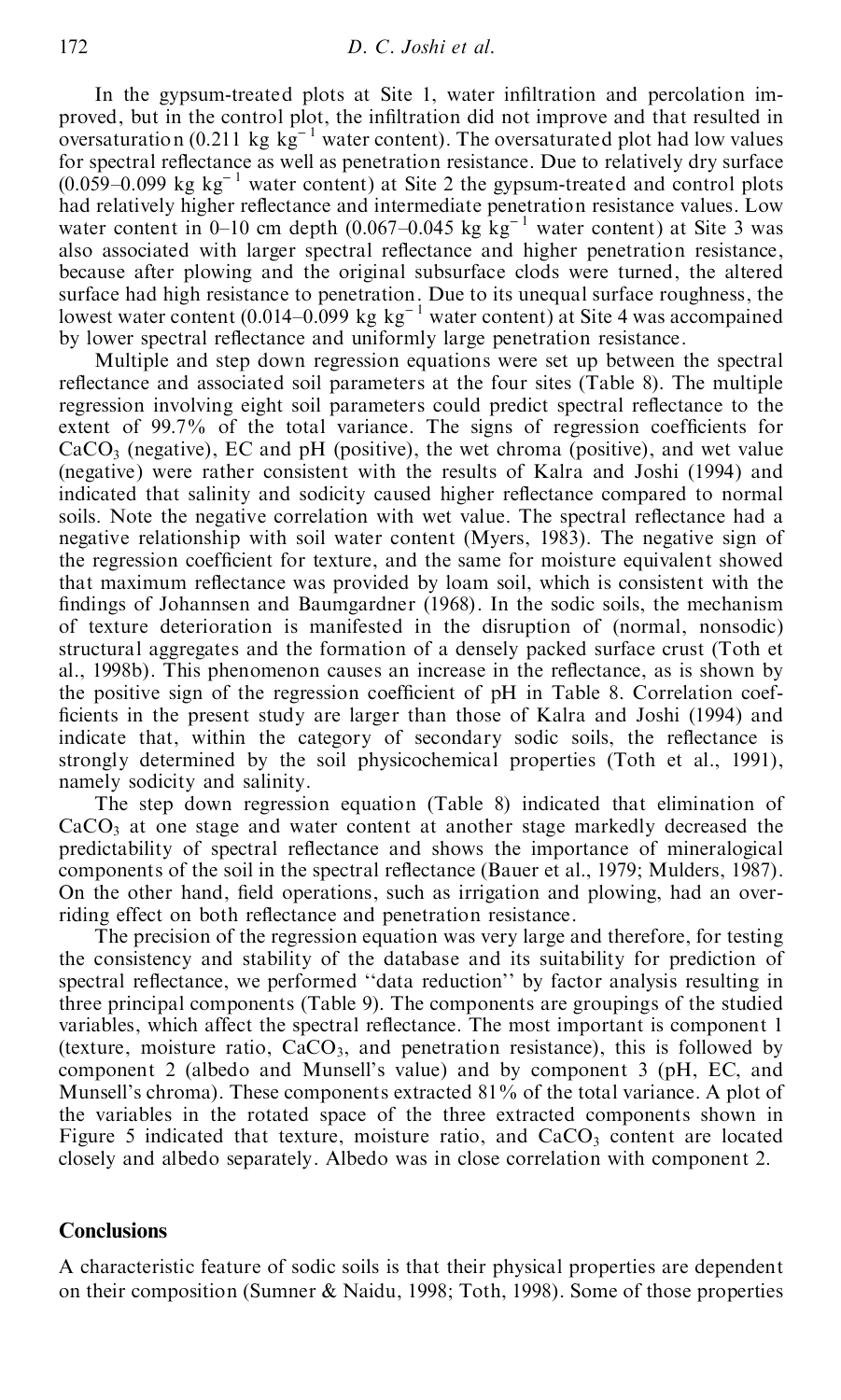|                           |                                                  |         |                         | TABLE 8 Multiple Regression Analysis Relating Spectral Reflectance (Y) with Soil Parameters  | Independent variables (Soil parameters)                                                                                         |                                               |                                 |                                                         |                   |                |                  |
|---------------------------|--------------------------------------------------|---------|-------------------------|----------------------------------------------------------------------------------------------|---------------------------------------------------------------------------------------------------------------------------------|-----------------------------------------------|---------------------------------|---------------------------------------------------------|-------------------|----------------|------------------|
|                           |                                                  | ЖE      | Value<br>$\mathsf{X}_2$ | Moisture<br>$\mathsf{X}$                                                                     | Texture<br>$\mathsf{X}_4$                                                                                                       | $\mathbb{E}^{\mathbf{H}}$                     | Chroma<br>$\times$              | EC<br>$X_7$                                             | CaCO3<br>$X_8$    |                |                  |
| Dependent<br>variable     |                                                  |         |                         |                                                                                              | Regression coefficients                                                                                                         |                                               |                                 |                                                         |                   |                |                  |
| reflectance)<br>(Spectral | Intercept<br>$\widehat{\mathbf{e}}$              | ≏       | ပ                       | ರ                                                                                            | $\circ$                                                                                                                         |                                               | g                               | d                                                       |                   | $\mathbb{R}^2$ | $\mathbf{A}$ dj. |
| ≻                         | $-206.24$                                        | $-3.55$ | $-10.54$                | $-1.23$                                                                                      | 2.81                                                                                                                            | 48.92                                         | $-37.32$                        | 17.98                                                   |                   | 0.99           | 0.997            |
|                           | (17.22)                                          | (0.14)  | (0.41)                  | (0.06)                                                                                       | $(0.21)$<br>$-0.96$                                                                                                             | $\begin{array}{c} (2.59) \\ 6.81 \end{array}$ |                                 |                                                         | $-3.45$<br>(0.29) |                |                  |
|                           | 15.73                                            | $-0.82$ | $-7.70$                 | $-0.38$                                                                                      |                                                                                                                                 |                                               | $5.5930$<br>$-0.530$<br>$-0.58$ | $\begin{array}{c} (0.97) \\ 0.61 \\ (2.96) \end{array}$ |                   | 0.69           | 0.55             |
|                           | (92.64)                                          | (0.34)  | (3.48)                  | (0.35)                                                                                       | $\begin{array}{c} (1.34) \\[-4pt] -0.88 \\[-4pt] -0.56 \\[-4pt] -0.56 \\[-4pt] -0.31 \\[-4pt] -0.30 \\[-4pt] -0.36 \end{array}$ | (12.0)                                        |                                 |                                                         |                   |                |                  |
| œ                         | 25.03                                            | $-0.80$ | $-7.36$                 | $-0.35$                                                                                      |                                                                                                                                 | 5.41                                          |                                 |                                                         |                   | 0.69           | 0.58             |
|                           | (78.74)                                          | (0.31)  | $(2.99)$<br>-7.64       | (0.31)                                                                                       |                                                                                                                                 | $(9.64)$<br>$6.69$                            |                                 |                                                         |                   |                |                  |
|                           | 21.41                                            | $-0.90$ |                         |                                                                                              |                                                                                                                                 |                                               |                                 |                                                         |                   | 0.68           | 0.59             |
|                           | (76.8)                                           | (0.22)  | (2.88)                  | $(0.26)$<br>$-0.38$                                                                          |                                                                                                                                 | (9.11)                                        |                                 |                                                         |                   |                |                  |
|                           | 77.27                                            | $-0.86$ | $-7.66$                 |                                                                                              |                                                                                                                                 |                                               |                                 |                                                         |                   | 0.67           | 0.61             |
|                           | (10.83)                                          | (0.21)  | (2.84)                  | (0.24)                                                                                       |                                                                                                                                 |                                               |                                 |                                                         |                   |                |                  |
|                           | 77.20                                            | $-0.82$ |                         | $-0.38$                                                                                      |                                                                                                                                 |                                               |                                 |                                                         |                   | 0.67           | 0.62             |
|                           | (10.59)                                          | (0.17)  | $\frac{-8.03}{(2.53)}$  | (0.24)                                                                                       |                                                                                                                                 |                                               |                                 |                                                         |                   |                |                  |
|                           | 77.80                                            | $-0.68$ |                         |                                                                                              |                                                                                                                                 |                                               |                                 |                                                         |                   | 0.63           | 0.59             |
|                           | (10.96)                                          | (0.16)  | (2.42)                  |                                                                                              |                                                                                                                                 |                                               |                                 |                                                         |                   |                |                  |
| ≻                         | 36.30                                            | $-0.70$ |                         |                                                                                              |                                                                                                                                 |                                               |                                 |                                                         |                   | 0.35           | 0.33             |
|                           | (4.10)                                           | (0.20)  |                         |                                                                                              |                                                                                                                                 |                                               |                                 |                                                         |                   |                |                  |
|                           | Data in parenthesis indicate the standard error. |         |                         | Note: Equation of the type $Y = a + bX_1 + cX_2 + dX_3 + eX_4 + fX_5 + gX_6 + hX_7 + iX_8$ . |                                                                                                                                 |                                               |                                 |                                                         |                   |                |                  |

Note: Equation of the type  $Y = a + bX_1 + cX_2 + dX_3 + eX_4 + fX_5 + gX_6 + hX_7 + iX_8$ .<br>  $R^2 = \text{Regression sum of square/Total sum of square}$ <br>  $R^2$  (Adjusted  $R^2$ ) = 1–(1– $R^2$ ) (*n*–1)/(*n*–*k*), where *k* is the number of independent variables and *n* is the numbe Data in parenthesis indicate the standard error.<br>Note: Equation of the type  $Y = a + bX_1 + cX_2 + dX_3 + eX_4 + fX_5 + gX_6 + hX_7 + iX_8$ .<br> $R^2 = \text{Regression sum of square/Total sum of square.}$ <br> $R^2 = \text{Regression sum of square/Total sum of square.}$  where k is the number of independent variables and *n* i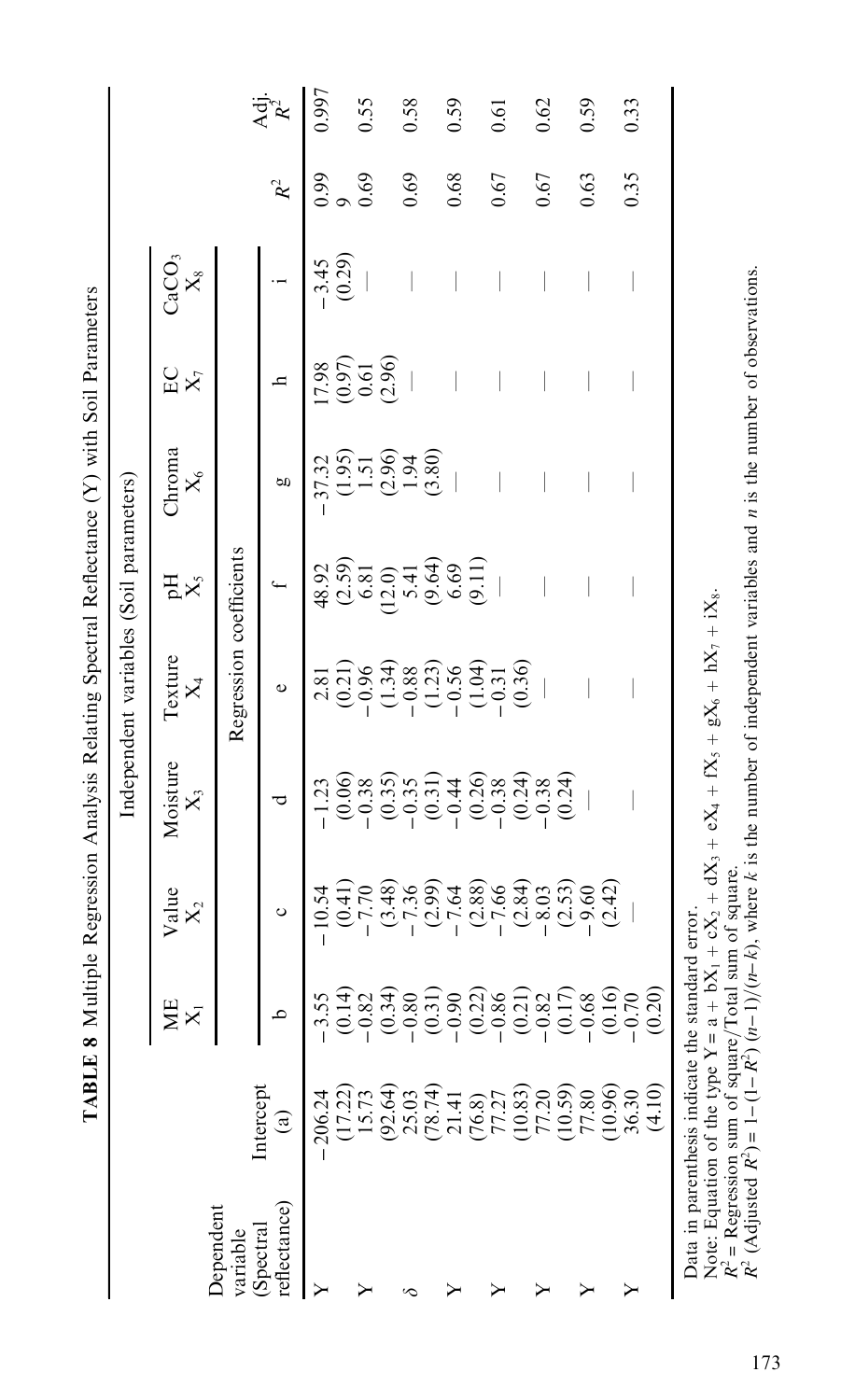|                   |          | Variable component |             |
|-------------------|----------|--------------------|-------------|
|                   |          | 2                  | 3           |
| pH                | 0.493    | 0.268              | $-0.537$    |
| EC                | 0.134    | 0.261              | 0.875       |
| Munsell's value   | 0.114    | 0.865              | 0.246       |
| Munsell's chroma  | 0.437    | $-0.315$           | 0.680       |
| Texture           | 0.799    | 0.143              | 0.441       |
| CaCO <sub>3</sub> | 0.800    | 0.267              | 2.72E-02    |
| Penetration       | $-0.771$ | 0.447              | $-0.317$    |
| Albedo            | 2.30E-02 | 0.921              | 0.205       |
| Moisture ratio    | 0.93     | $-9.67E-02$        | $-1.75E-02$ |

**TABLE 9** Rotated Component Matrix

Note: EC is electrical conductivity of soil water (1:2.5 soil water suspension); soil texture ratings numerically coded as clay loam-1, sandy clay loam-2, loam-3, sandy loam-4, coarse sandy loam-5, and loamy sand-6.



**FIGURE 5** Plot of the variables in the rotated space of the three extracted com ponents. Abbreviations:  $EC =$  electrolytic conductivity of soil water (1:2.5 soil water suspension). (Soil texture ratings numerically coded: clay loam-1, sandy clay loam-2, loam-3, sandy loam-4, coarse sandy loam-5, loamy sand-6.)

are readily available for the rapid estimation of salinity and sodicity status of soils (Toth et al., 1998a).

The reflectance of irrigated saline and sodic fields is determined by several conditions. In our study, though emphasis was put on salinity and sodicity, agro nomic practices modifying the surface characteristics, like plowing and irrigation,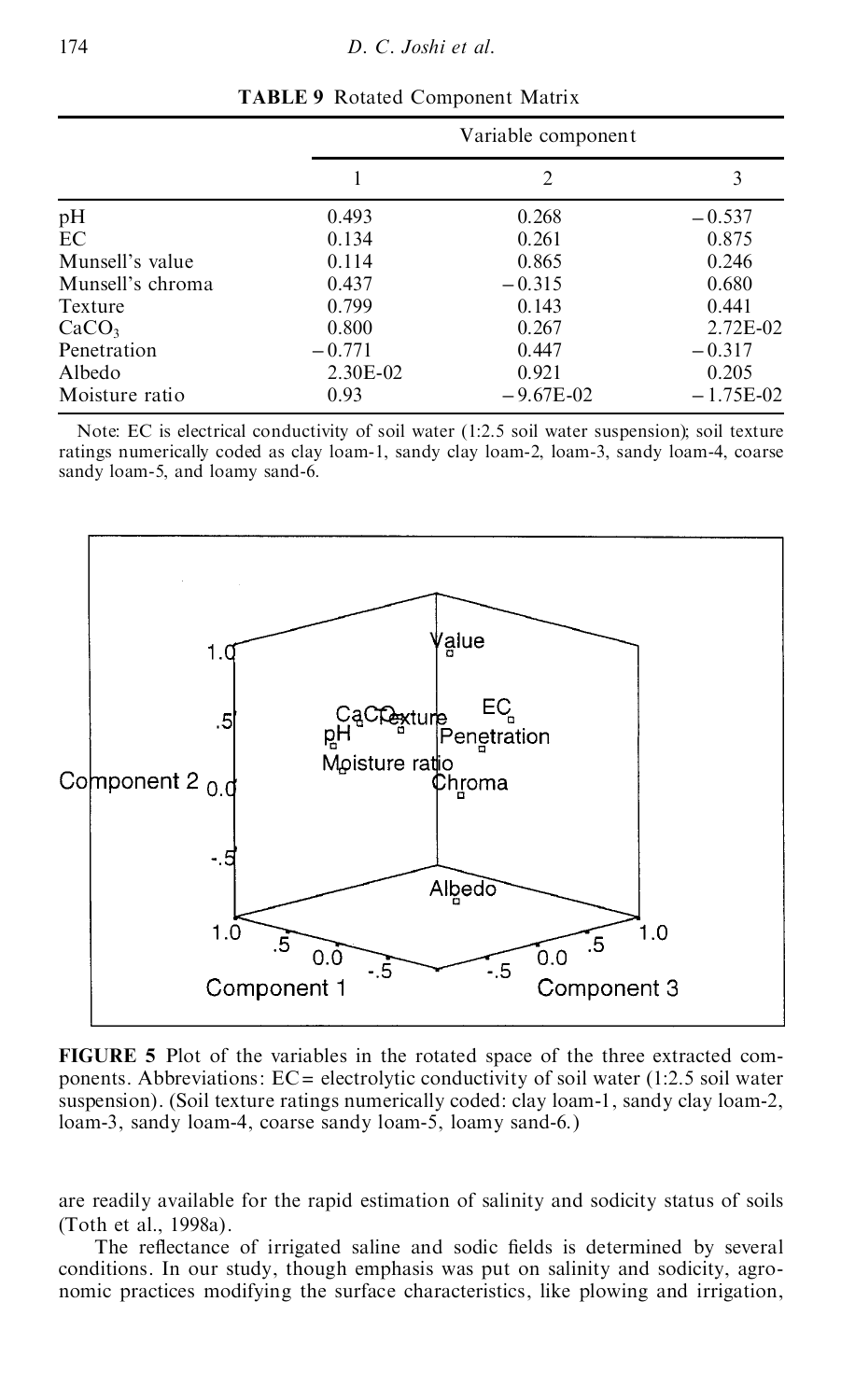were also considered. Nevertheless, the occasional importance of other soil param eters arose as well. According to information shown in Figure 4, the large scatter in the reflectance values of Site 4 was caused by the roughness of the surface. Roughness is known to be a strongly influential parameter of soil reflectance (Mulders, 1987), but its quantification is not easy. One important finding of this study is the mutual relationship of physical, chemical, and agronomic practices with spectral reflectance, penetration resistance, sodicity, texture, and soil water content. The empirical regression equation between albedo and soil parameters provides opportunity for precise prediction. It should be emphasized that the relationship deduced should not be taken as universal for other areas and times, and rather must be considered as an example for identifying the soil characteristics that cause the specific reflectance of the plots.

For the assessment of the salinity and sodicity with remote sensing of the irri gated plots of arid Rajasthan, the fallow months of May and June (before the onset of the rainy months) are suggested, when the fields are not cultivated, the surfaces are similar, and the soil is dry. Moreover, it is the time of the year when the sodicity and salinity reaches its maximum value due to the intensive evaporation.

## **References**

- Bauer, M. E., L. L. Biehl, C. S. J. Daughtry, B. F. Robinson, and E. R. Stoner. 1979. *Final report. Agricultural scene understanding and supporting ®eld research*. LARS, Purdue University, Lafayette, Indiana.
- Baumgardner, M. F., L. F. Silva, L. L. Biehl, and E. R. Stoner. 1985. Reflectance properties of soils. *Advances* in *Agronomy* 38:1-44.
- Csillag, F., L. Pasztor, and L. L. Biehl. 1993. Spectral band selection for the characterisation of salinity status of soils. *Remote Sensing of Environment* 43:231-242.
- Eaton, F. M. 1950. Significance of carbonates in irrigation waters. *Soil Science* 69:123–133.
- Johannsen, C. J., and M. F. Baumgardner. 1968. Remote sensing for planning resource conservation, pp. 149±155, in *Proceedings of 1968 Annual Meeting of Soil Conservation Society of America*.
- Joshi, D. C., and R. P. Dhir. 1991. Rehabilitation of degraded sodic soils in an arid environment by using Na-carbonate for irrigation. *Arid Soil Research and Rehabilitation* 5:175±185.
- Joshi, D. C., and R. P. Dhir. 1994. Amelioration and management of soils irrigated with sodic water in the arid region of India. Soil Use and Management 10:30-34.
- Joshi, D. C., N. K. Kalra, and P. Raina. 2000. Remote sensing for soil resources appraisal in arid region of Rajasthan, pp. 27-34, in A. S. Faroda, N. L. Joshi, S. Kathju, and Amal Kar, eds., *Management of arid ecosystem*. Scientific Publishers, Jodhpur, India.
- Kalra, N. K., and D. C. Joshi. 1994. Spectral reflectance characteristics of salt affected arid soils of Rajasthan. *Photonirvachak, Journal of the Indian Society of Remote Sensing* 22:183±193.
- Kalra, N. K., and D. C. Joshi. 1996. Potentiality of Landsat, SPOT and IRS satellite imagery, for recognition of salt affected soils in Indian Arid Zone. *International Journal of Remote Sensing* 17:3001-3014.
- Loret, J., and C. Mathieu. 1991. *Dictionary of soil science*. Oxford and IBH, New Delhi.
- Mulders, M. A. 1987. *Remote sensing in soil science*. Elsevier, Amsterdam, The Netherlands.
- Munsell Soil Color Charts. 1954. *Munsell color charts*. Munsell Color Company, Baltimore, Maryland, USA.
- Myers, V. I. 1983. Remote sensing applications in agriculture, pp. 2111–2228, in R. N. Colwell, ed., *Manual of remote sensing*. American Society of Photogrammatry, Falls Church, Virginia.
- Post, D. F., E. H. Horvath, W. M. Lucas, S. A. White, M. J. Ehasz, and A. K. Batchily. 1994. Relationship between soil color and Landsat reflectance on semiarid rangelands. Soil *Science Society of America Journal* 58:1809-1826.